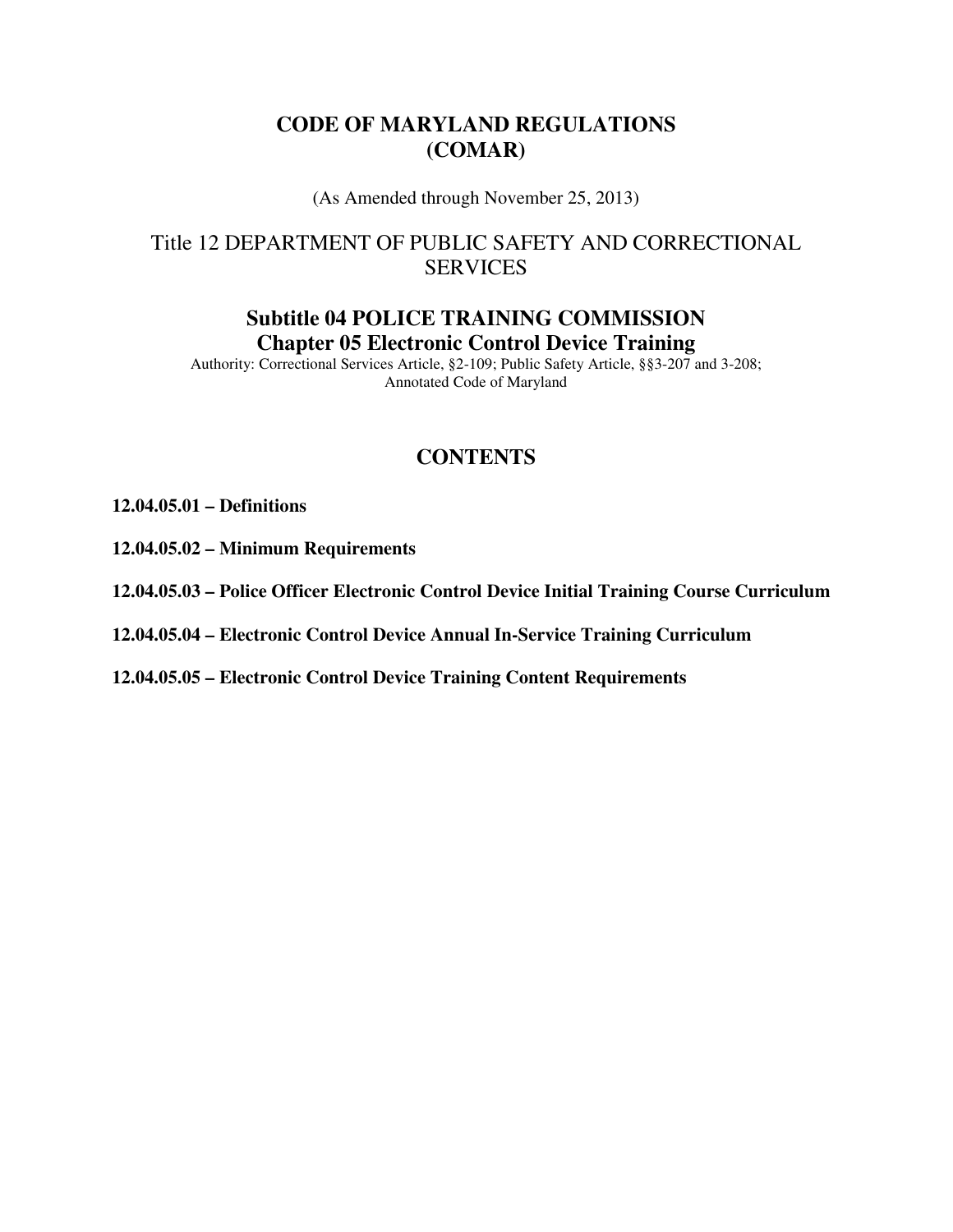#### **12.04.05.01 .01 Definitions.**

A. In this chapter, the following terms have the meanings indicated.

B. Terms Defined.

(1) "**Annual in-service training curriculum**" means a course of study approved by the Commission that meets the requirements established for electronic control device classroom instruction, written examination, and practical exercise and is conducted as part of police officer annual in-service training and qualification under COMAR 12.04.01.12.

(2) "**Commission**" means the Police Training Commission or a representative authorized to act on behalf of the Commission.

(3) "**Electronic control device**" has the meaning stated in Criminal Law Article, §4-109, Annotated Code of Maryland.

(4) "**Initial training course curriculum**" means a course of study approved by the Commission that meets the requirements established for electronic control device classroom instruction, written examination, and practical exercise that an individual shall successfully complete before the individual may be authorized to carry or use an electronic control device.

(5) "**Law enforcement agency**" has the meaning stated in Public Safety Article, §3-201, Annotated Code of Maryland.

(6) "**Police officer**" has the meaning stated in Public Safety Article, §3-215, Annotated Code of Maryland.

#### **12.04.05.02 .02 Minimum Requirements.**

A. This chapter establishes minimum police officer training and instructor certification requirements related to the use of an electronic control device.

B. A law enforcement agency may adopt police officer training requirements related to use of an electronic control device in addition to Commission requirements under this chapter.

C. A police officer may not carry or use an electronic control device as part of the police officer's official law enforcement duties before the police officer's law enforcement agency has: (1) Approved each specific manufacturer's model of an electronic control device used as part of the police officer's duties;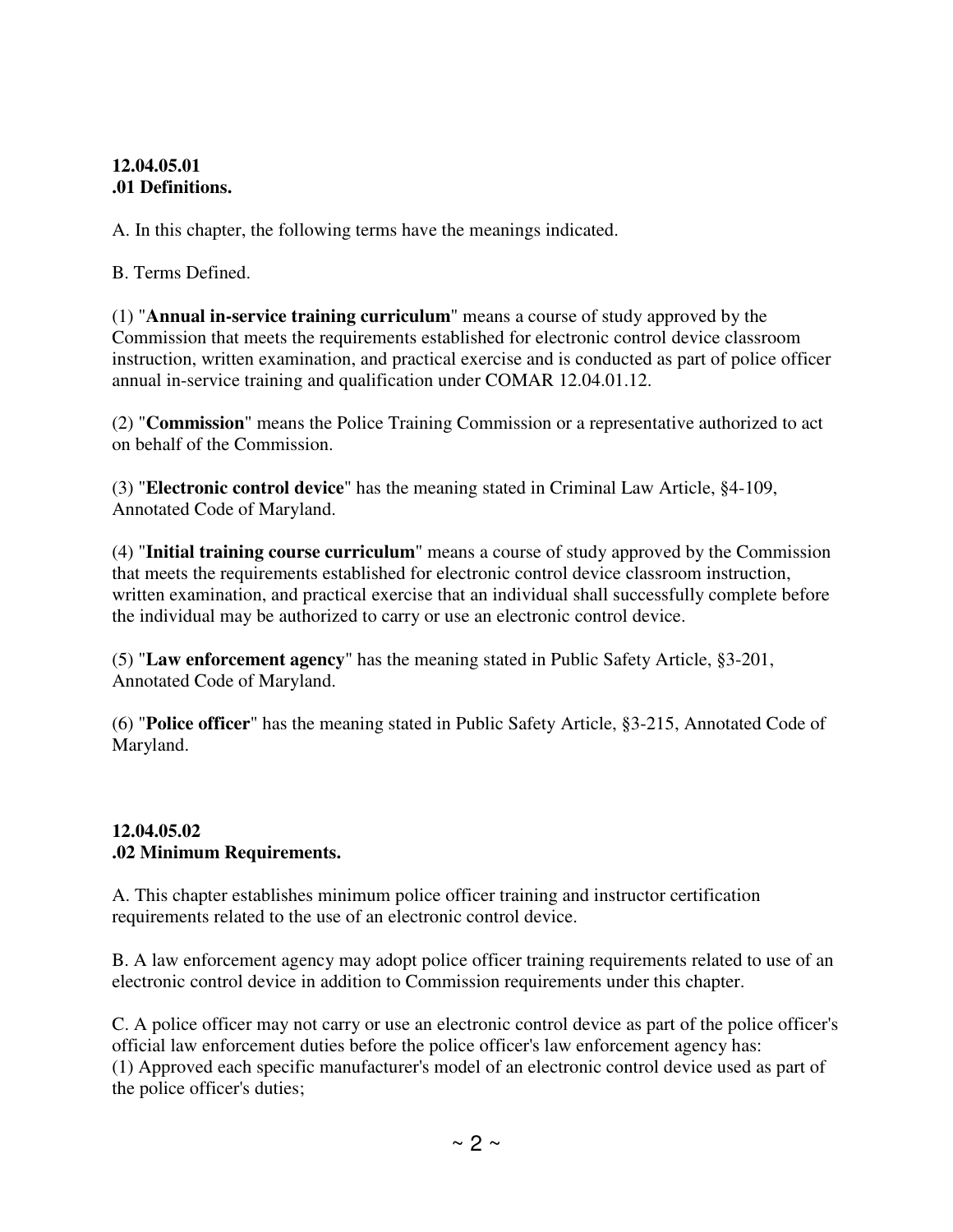(2) Certified to the Commission, on forms or in a manner determined by the Commission, that the police officer has successfully completed Commission training requirements established under this chapter for each specific manufacturer's model of an electronic control device approved by the law enforcement agency, which, at a minimum, include:

(a) Classroom instruction;

(b) A written examination; and

(c) Practical exercises demonstrating proficiency in the use of the specific manufacturer's model of an electronic control device; and

(3) Determined that the police officer has received adequate training demonstrating the ability to safely and effectively use each specific manufacturer's model of an electronic control device the police officer is authorized to carry or use.

# **12.04.05.03 .03 Police Officer Electronic Control Device Initial Training Course Curriculum.**

A. A police officer is not required to complete an electronic control device initial training course curriculum under this regulation if:

(1) The police officer's authorization to use the specific manufacturer's model of an electronic control device is in effect on September 30, 2009 and the law enforcement agency has determined the police officer has:

(a) Received adequate training on the specific manufacturer's model of an electronic control device; and

(b) Demonstrated the ability to safely and effectively use the specific electronic control device; or

(2) The police officer has been authorized to carry or use a specific manufacturer's model of an electronic control device under §A(1) of this regulation and is seeking authorization to carry or use a different manufacturer's model of an electronic control device that the police officer's law enforcement agency has approved and determined:

(a) There are no significant operational differences between the current and new manufacturer's model of an electronic control device; or

(b) That the police officer has:

(i) Received adequate training; and

(ii) Demonstrated the ability to safely and effectively use the new manufacturer's model of an electronic control device.

B. Except under §A of this regulation, a police officer shall successfully complete a Commission-approved initial training course curriculum for the specific manufacturer's model of an electronic control device before the officer is authorized to carry or use the electronic control device as part of the police officer's official duties.

C. A police officer is required to complete an initial training course curriculum if after successfully completing an initial training course curriculum, the police officer has not been authorized to carry or use the approved electronic control device:

(1) Within 2 years of completing an initial training course curriculum for the specific manufacturer's model of an electronic control device; or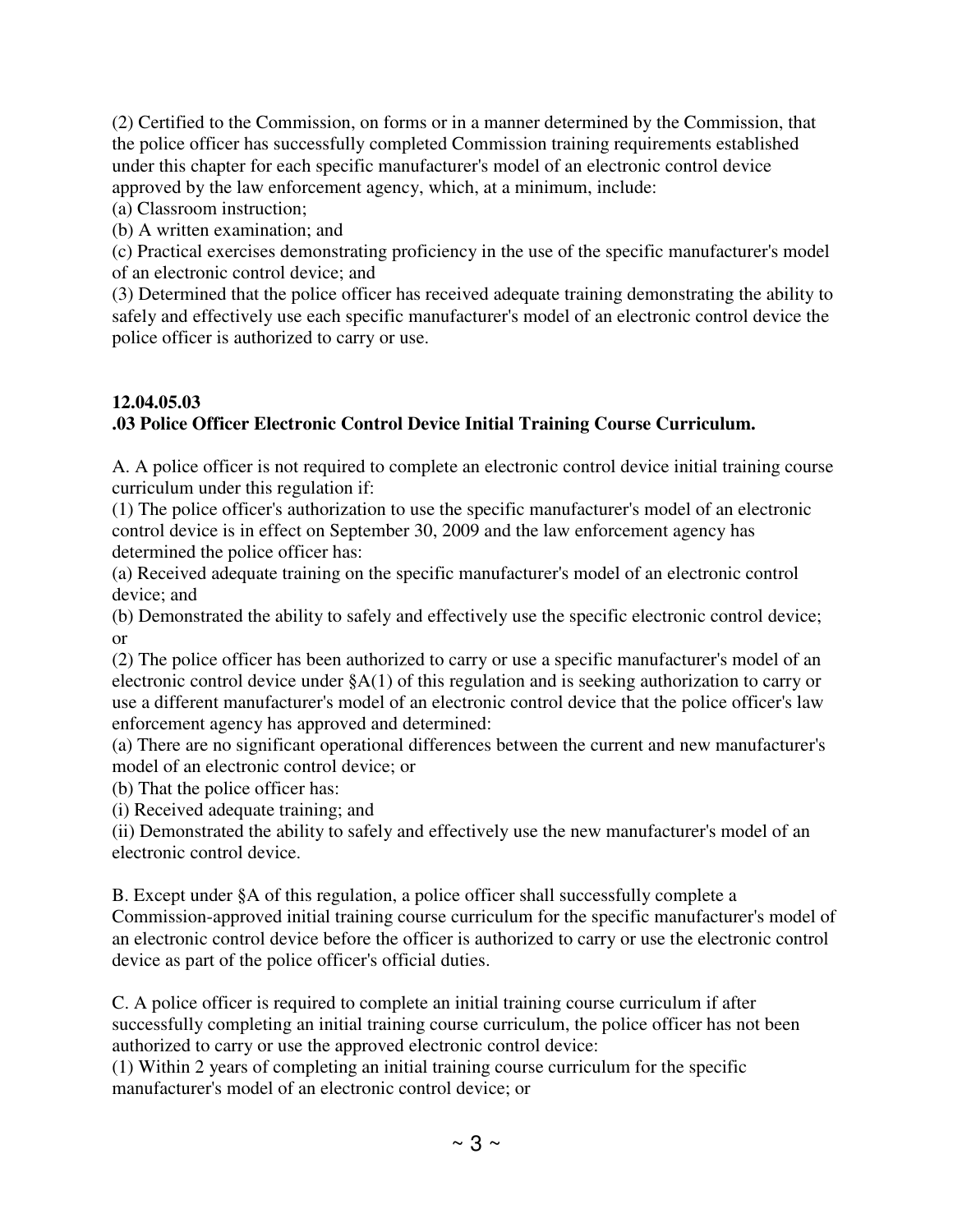(2) For 2 or more years and the police officer has not met the annual in-service training curriculum requirement for the specific manufacturer's model of an electronic control device under Regulation .04 of this chapter.

D. Initial training course curriculum requirements may be completed:

- (1) As part of police officer entrance-level training under COMAR 12.04.01.09; or
- (2) Independent of police officer entrance-level training.

### **12.04.05.04 .04 Electronic Control Device Annual In-Service Training Curriculum.**

A. A police officer authorized to use or carry a specific manufacturer's model of an electronic control device shall successfully complete annual in-service training curriculum for the specific manufacturer's model of an electronic control device.

B. A police officer who successfully completes an initial training course curriculum for a specific manufacturer's model of an electronic control device during a calendar year is not required to complete an annual in-service training curriculum for the same electronic control device until the next calendar year.

#### **12.04.05.05 .05 Electronic Control Device Training Content Requirements.**

A. Minimum Commission-Approved Classroom Instruction Requirements.

(1) Only a Commission-certified electronic control device instructor may conduct Commissionapproved electronic control device classroom training.

(2) Initial training course curriculum and annual in-service curriculum electronic control device classroom instruction, at a minimum, shall include the following topics related to the specific manufacturer's model of an electronic control device for which the police officer is to be authorized to carry or use:

- (a) Electronic control device:
- (i) Nomenclature;
- (ii) Characteristics;
- (iii) Capabilities;
- (iv) Limitations;
- (v) Maintenance; and
- (vi) Operational principles and technology; and
- (b) Proper electronic control device use addressing:
- (i) Law enforcement agency policy and procedures;
- (ii) Agency and other protocols;
- (iii) Judgment and decision making;
- (iv) Legal considerations;
- (v) Physiological and psychological effects;
- (vi) Target zones;